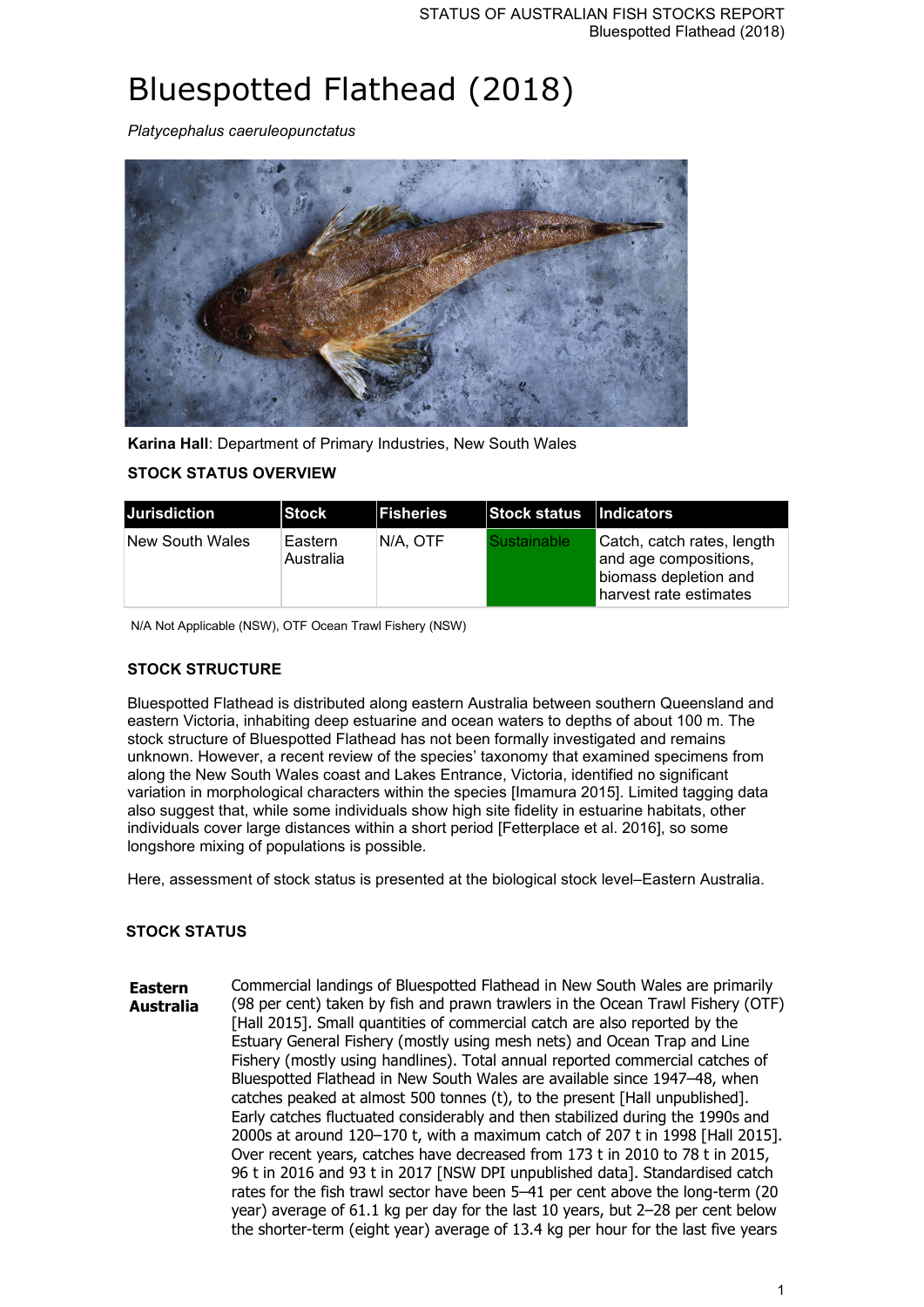[Hall unpublished]. The reliability of these indices as proxies for relative abundance is questionable because of the undue influence of catch reporting changes since July 2009.

The quantities of Bluespotted Flathead taken by fisheries in other jurisdictions are unknown, but assumed to be negligible. These are generally reported against an undifferentiated flathead group code or included with catches of another sympatric flathead species (e.g., Tiger Flathead, Platycephalus richardsoni in Commonwealth waters and Southern Bluespotted Flathead, Platycephalus speculator in Victorian waters).

Bluespotted Flathead is also a key species for recreational and charter boat fishers in New South Wales. The total New South Wales recreational catch of Bluespotted Flathead in 2013–14 was estimated to be 210 t, which was 65 per cent of the total harvest including commercial catches [West et al. 2015], and 75 per cent when the additional recreational catch taken by interstate fishers is also included [Hall unpublished]. Charter boat catches remained at less than 10 t in most years since data collection started in 2000–01, but recently increased to 15.6 t in 2016–17, possibly in response to improved reporting compliance. Catch rates in the recreational sector (in number of fish per fisher day) are only available for combined flathead species, of which Bluespotted Flathead is likely to be one of the main species from ocean waters. These data indicate that there was a slight increase in catch rates of ocean flathead between surveys done in 2001–01 and in 2013–14, from 1.1 to 1.3 fish per fisher day [West et al. 2015]. Nominal catch rates in the charter boat sector also show a slight increase over the last 15 years for which data are available.

Results of modified Catch-MSY analyses [Haddon et al. 2018, Martell and Froese 2013] of 12 historical catch series comprised of different recreational fishing scenarios combined with commercial and charter catches and discards estimate that the biomass of Bluespotted Flathead in New South Wales waters in 2017, while heavily fished in the past, was at 32.6–34.2 per cent of the estimated maximum biomass, which is above the limit reference point of 20 per cent [Hall unpublished]. Annual length frequencies of fish sampled from the commercial catch over a period spanning 45 years also indicate that the length structure of the population has remained stable. The above evidence indicates that the biomass of this stock is unlikely to be depleted and that recruitment is unlikely to be impaired.

The total number of active operators in the OTF has declined from 252 in 1998 to 88 in 2017 [Hall unpublished]. Reported effort in total days and hours fished for Bluespotted Flathead by the OTF have decreased by 80 per cent from a maximum of 16 610 days and 170 700 h in 2002 to only 3 372 days and 34 320 h in 2017. The most recent statewide recreational survey in 2013–14, estimated that recreational fishing participation rates have also decreased by 30 per cent from over 1 million participants (16.6 per cent of population) in 2000–01 to 836 632 (11.7 per cent) in 2013–14 [West et al. 2015]. Concurrently, estimated fishing effort for all species combined decreased by 37 per cent from over 5 million fisher days (and 5.6 days per fisher) in 2000–01 to 3.2 million (and 4.3 days per fisher) in 2013–14.

Results of modified Catch-MSY analyses estimate that the harvest rate of all sectors on Bluespotted Flathead in New South Wales (0.054–0.088) has been below the limit reference point of FMSY (0.079–0.098) since 2014, irrespective of which historical catch series was analysed [Hall unpublished]. Lengthconverted catch-curve analyses supported this result, with fishing mortality approximately equal to an average estimate of natural mortality of M=0.49 [Hall unpublished]. However, this latter result depends on the accuracy of the estimated value for M, which varied (0.45 and 0.65) depending on the method of estimation used [modified Hoenig and Pauly equations, respectively, as recommended in Then et al. 2014]. The above evidence indicates that the current level of fishing mortality is unlikely to cause the stock to become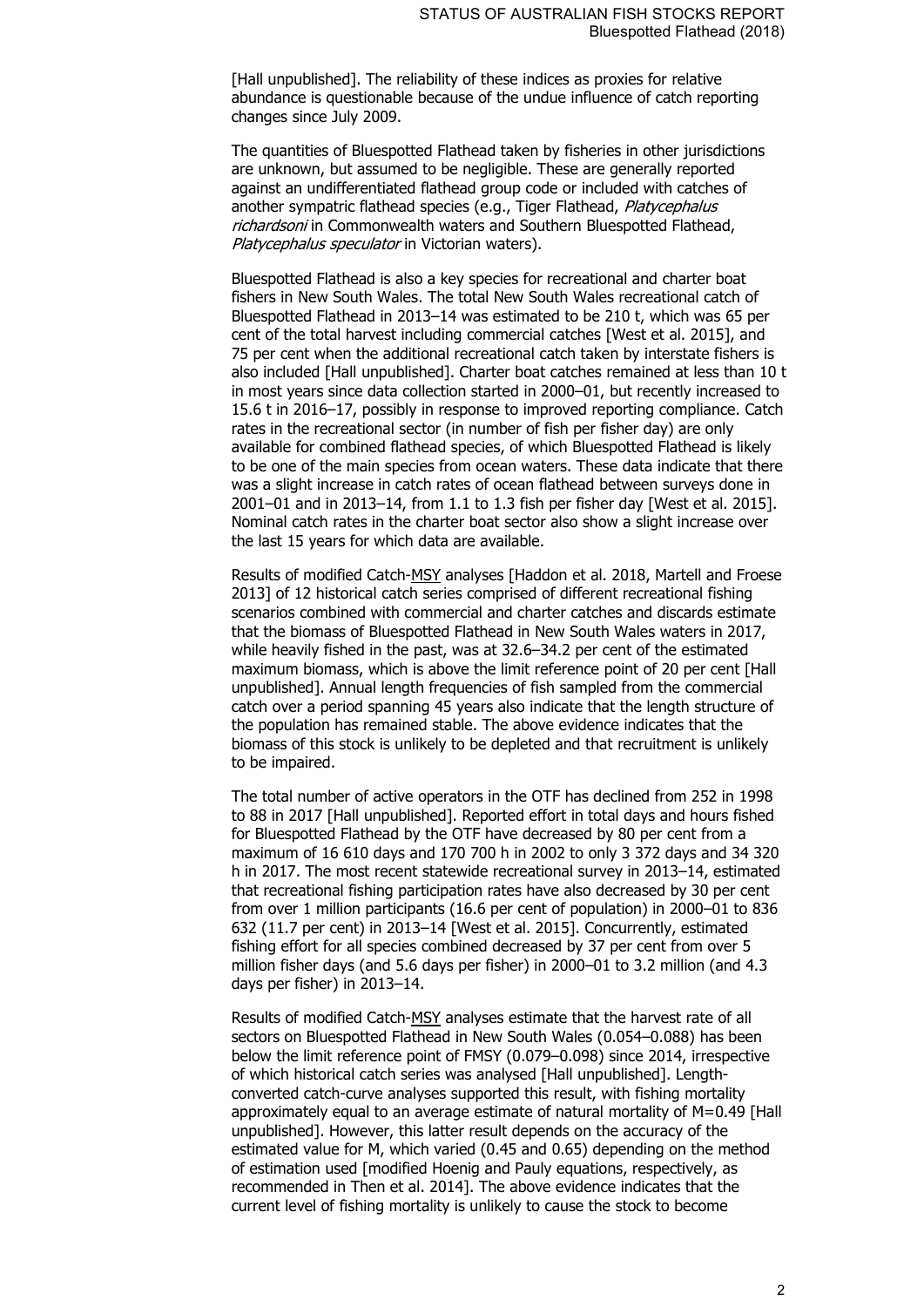recruitment impaired.

On the basis of the evidence provided above, the Eastern Australia biological stock of Bluespotted Flathead is classified as a **sustainable stock**.

## **BIOLOGY**

Distribution of reported commercial catch of Bluespotted Flathead

| Species                     | <b>Longevity / Maximum Size</b> | Maturity (50 per cent)                                                            |
|-----------------------------|---------------------------------|-----------------------------------------------------------------------------------|
| <b>Bluespotted Flathead</b> | ∣9 vears, 680 mm TL             | Males: 1.0–1.1 years, 212–231<br>lmm TL Females: 1.8–3.0<br>lyears, 272–354 mm TL |

## **DISTRIBUTION**



Distribution of reported commercial catch of Bluespotted Flathead

#### **TABLES**

| <b>Commercial</b><br><b>Catch Methods</b> | <b>New South</b><br><b>Wales</b> |  |
|-------------------------------------------|----------------------------------|--|
| N/A                                       |                                  |  |
| <b>Otter Trawl</b>                        |                                  |  |
| <b>Fishing methods</b>                    |                                  |  |
|                                           | <b>New South</b><br><b>Wales</b> |  |
| <b>Charter</b>                            |                                  |  |
| <b>Handline</b>                           |                                  |  |
| <b>Commercial</b>                         |                                  |  |
| <b>Otter Trawl</b>                        |                                  |  |
| <b>Indigenous</b>                         |                                  |  |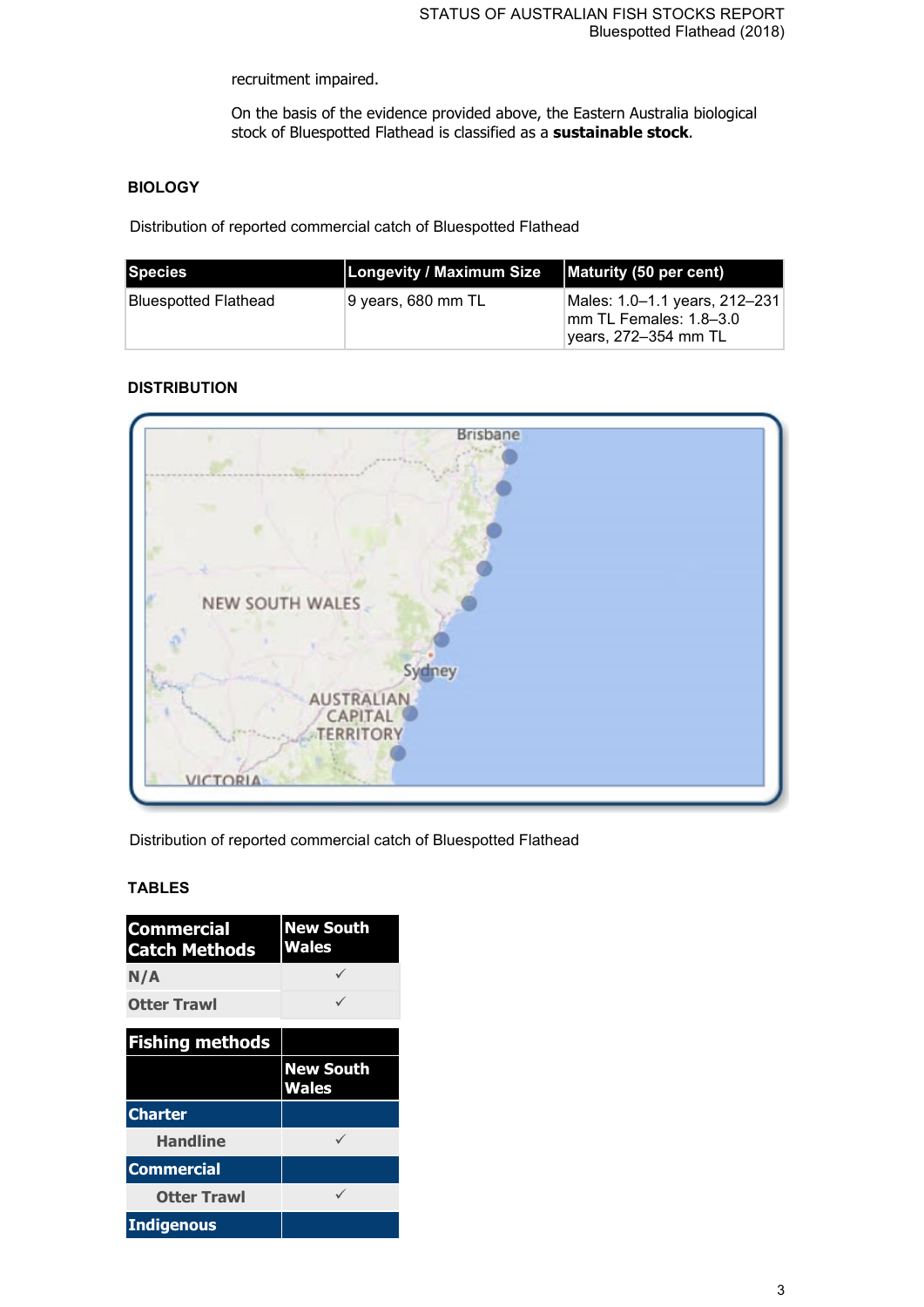#### STATUS OF AUSTRALIAN FISH STOCKS REPORT Bluespotted Flathead (2018)

| <b>Handline</b>                                                                           | ✓                                |
|-------------------------------------------------------------------------------------------|----------------------------------|
| <b>Recreational</b>                                                                       |                                  |
| <b>Handline</b>                                                                           |                                  |
| <b>Management</b><br><b>Methods</b>                                                       |                                  |
|                                                                                           | <b>New South</b><br><b>Wales</b> |
| <b>Charter</b>                                                                            |                                  |
| <b>Bag limits</b>                                                                         |                                  |
| Gear<br><b>restrictions</b>                                                               |                                  |
| In possession<br>limits                                                                   | ✓                                |
| <b>Size limit</b>                                                                         | ✓                                |
| <b>Spatial</b><br>closures                                                                | ✓                                |
| <b>Commercial</b>                                                                         |                                  |
| Gear<br><b>restrictions</b>                                                               |                                  |
| <b>Limited entry</b>                                                                      | $\checkmark$                     |
| <b>Size limit</b>                                                                         |                                  |
| <b>Spatial</b><br>closures                                                                |                                  |
| <b>Vessel</b><br>restrictions                                                             |                                  |
| <b>Indigenous</b>                                                                         |                                  |
| <b>Bag limits</b>                                                                         | ✓                                |
| <b>Native Title</b>                                                                       | ✓                                |
| <b>Section 37</b><br>(1d)(3)(9),<br><b>Aboriginal</b><br>cultural<br>fishing<br>authority |                                  |
| Recreational                                                                              |                                  |
| <b>Bag limits</b>                                                                         |                                  |
| Gear<br>restrictions                                                                      |                                  |
| In possession<br><b>limits</b>                                                            |                                  |
| <b>Size limit</b>                                                                         |                                  |
| <b>Spatial</b><br>closures                                                                |                                  |
| <b>Active Vessels</b>                                                                     |                                  |
|                                                                                           | <b>New South</b><br><b>Wales</b> |
|                                                                                           | 52 Fishing<br><b>Business in</b> |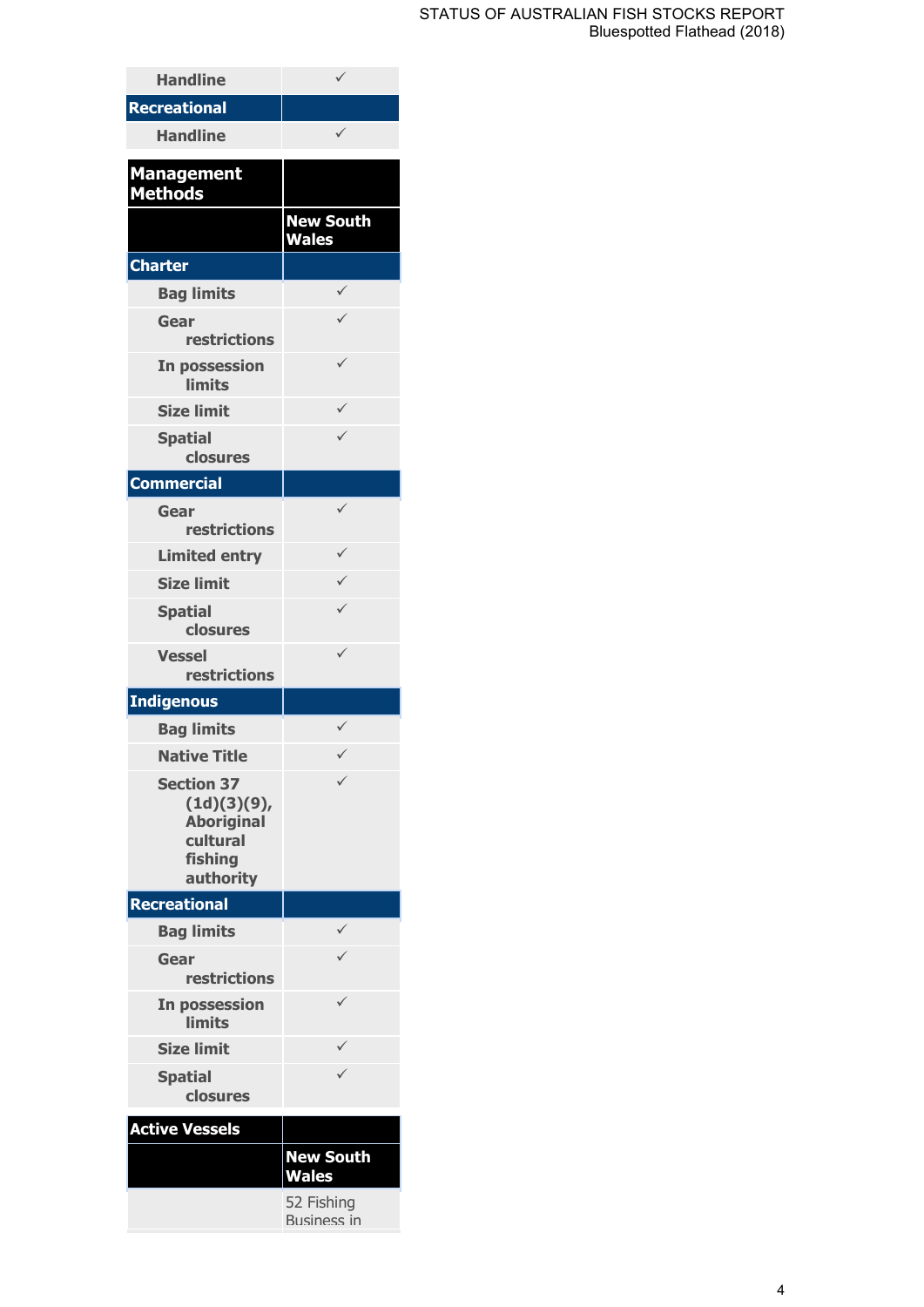#### OTF,

**OTF** Ocean Trawl Fishery(NSW)

| <b>Catch</b>        |                                   |
|---------------------|-----------------------------------|
|                     | <b>New South</b><br><b>Wales</b>  |
| <b>Charter</b>      | 15.6 t (2016-<br>17)              |
| <b>Commercial</b>   | 7.525t in N/A,<br>86.657t in OTF, |
| <b>Indigenous</b>   | Unknown                           |
| <b>Recreational</b> | 210 t (2013-14)                   |

N/A Not Applicable (NSW), OTF Ocean Trawl Fishery (NSW),

**New South Wales – Indigenous (management methods)** (a) Bag limits - the Aboriginal Cultural Fishing Interim Access Arrangement allows an Indigenous fisher in New South Wales to take in excess of a recreational bag limit in certain circumstances—for example, if they are doing so to provide fish to other community members who cannot harvest themselves; (b) Aboriginal cultural fishing authority- the authority that Indigenous persons can apply to take catches outside the recreational limits under the *Fisheries Management Act 1994* (NSW), Section 37 (1d)(3)(9), Aboriginal cultural fishing authority; and (c) Native title- in cases where the *Native Title Act 1993* (Cth) applies fishing activity can be undertaken by the person holding native title in line with S.211 of that Act, which provides for fishing activities for the purpose of satisfying their personal, domestic or non-commercial communal needs. In managing the resource where native title has been formally recognised, the native title holders are engaged with to ensure their native title rights are respected and inform management of the State's fisheries resources.

**New South Wales – Charter (catch)** Considerable under-reporting of catch by this sector is likely.



#### **CATCH CHART**

Commercial catch of Bluespotted Flathead - note confidential catch not shown